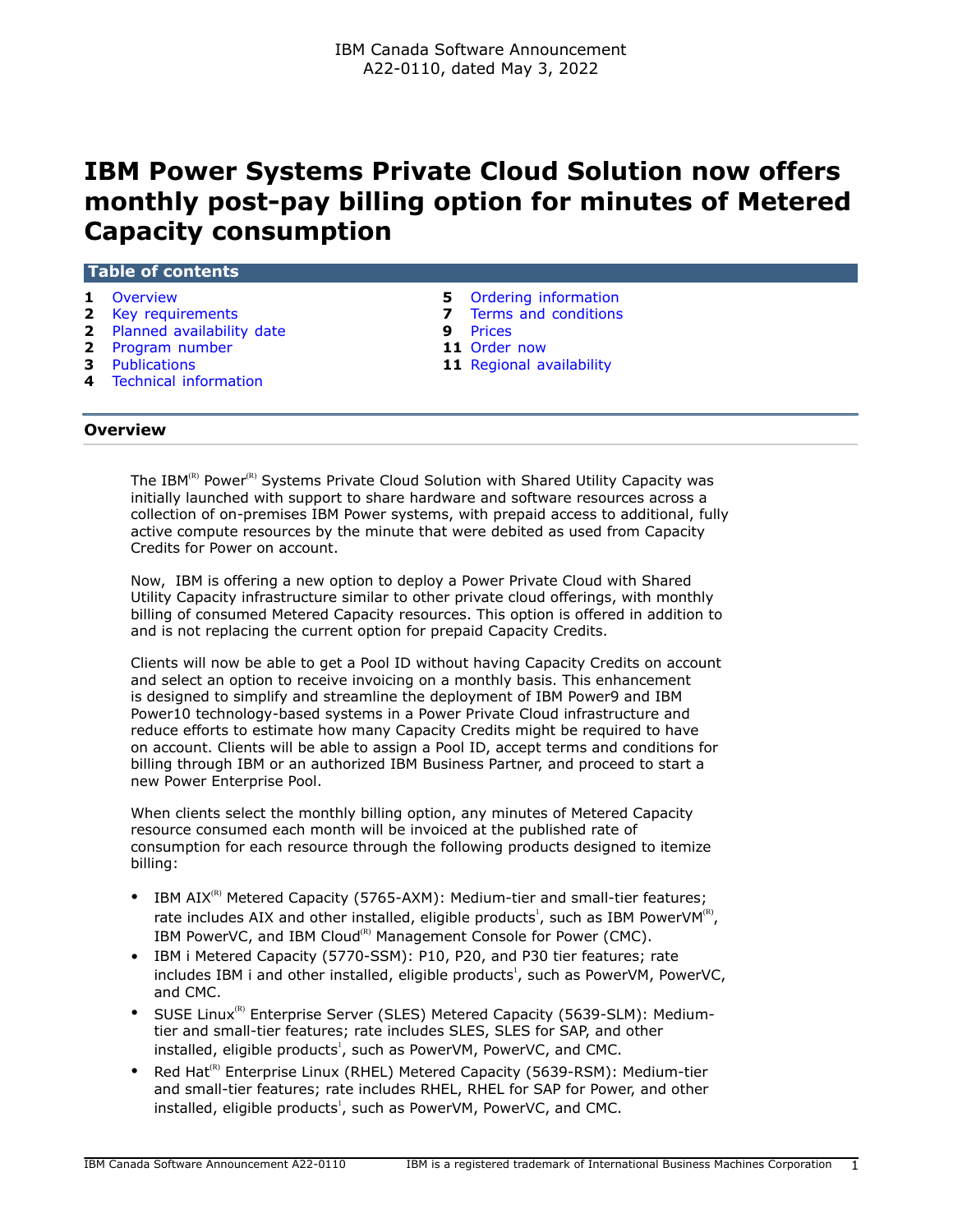OpenShift<sup>(R)</sup> Container Platform (OCP) Metered Capacity (5639-OSM): Mediumtier and small-tier features; rate includes OCP and other installed, eligible products<sup>1</sup>, such as PowerVM, PowerVC, and CMC.

The CMC will continue to monitor and show the number of minutes consumed each month for each resource as well as the equivalent consumption of Capacity Credits consumed to help ensure consistency with prepaid deployments and to facilitate existing budgeting functions of the Enterprise Pools application.

Metered Capacity resource minutes consumed on Power systems will be billed based on a feature structure for each Product ID. These Product IDs are designed to bill a large, aggregate range of minutes consumed, based on the potential monthly use of each Metered Capacity resource. For example, for High-end Processor Activation resource usage, several features are defined to bill:

- 1 Minute High-end Processor Activation consumed
- 1 Hour x High-end Processor Activation consumed
- 1 x Day High-end Processor Activation consumed
- 1,000 x Days High-end Processor Activation consumed
- **1** The eligible product list for Metered Capacity entitlement is published in the *IBM License Supplement for IBM Power Systems -- Shared Utility Capacity on Enterprise Pools 2* (Z126-8404).

# <span id="page-1-0"></span>**Key requirements**

- One or more Power9 or Power10 server, or a combination of the two, with Power Enterprise Pools 2.0 enablement feature EP20 configured, as well as the Base Processor feature, the Memory Activation feature, or a combination of the two configured, as applicable to the machine type model
- One or more eligible operating system license or subscription with at least one core of entitlement included on each system

# <span id="page-1-1"></span>**Planned availability date**

May 13, 2022

Availability within a country is subject to local legal requirements.

# **Reference information**

For more information, see Hardware Announcement [A22-0134,](http://www.ibm.com/common/ssi/cgi-bin/ssialias?infotype=an&subtype=ca&appname=gpateam&supplier=649&letternum=ENUSA22-0134) dated May 3, 2022.

## <span id="page-1-2"></span>**Program number**

| Program number | <b>VRM</b> | Program name                                                               |
|----------------|------------|----------------------------------------------------------------------------|
| 5765-AXM       | 1.1.0      | AIX Metered Capacity                                                       |
| 5770-SSM       | 1.1.0      | IBM i Metered Capacity                                                     |
| 5639-RHM       | 1.0.0      | Red Hat Enterprise Linux<br>and RHEL for SAP for<br>Power Metered Capacity |
| 5639-OSM       | 1.0.0      | Red Hat OpenShift<br>Container Platform<br>Metered Capacity                |
| 5639-SLM       | 1.0.0      | <b>SUSE Linux Enterprise</b><br>Server Metered Capacity                    |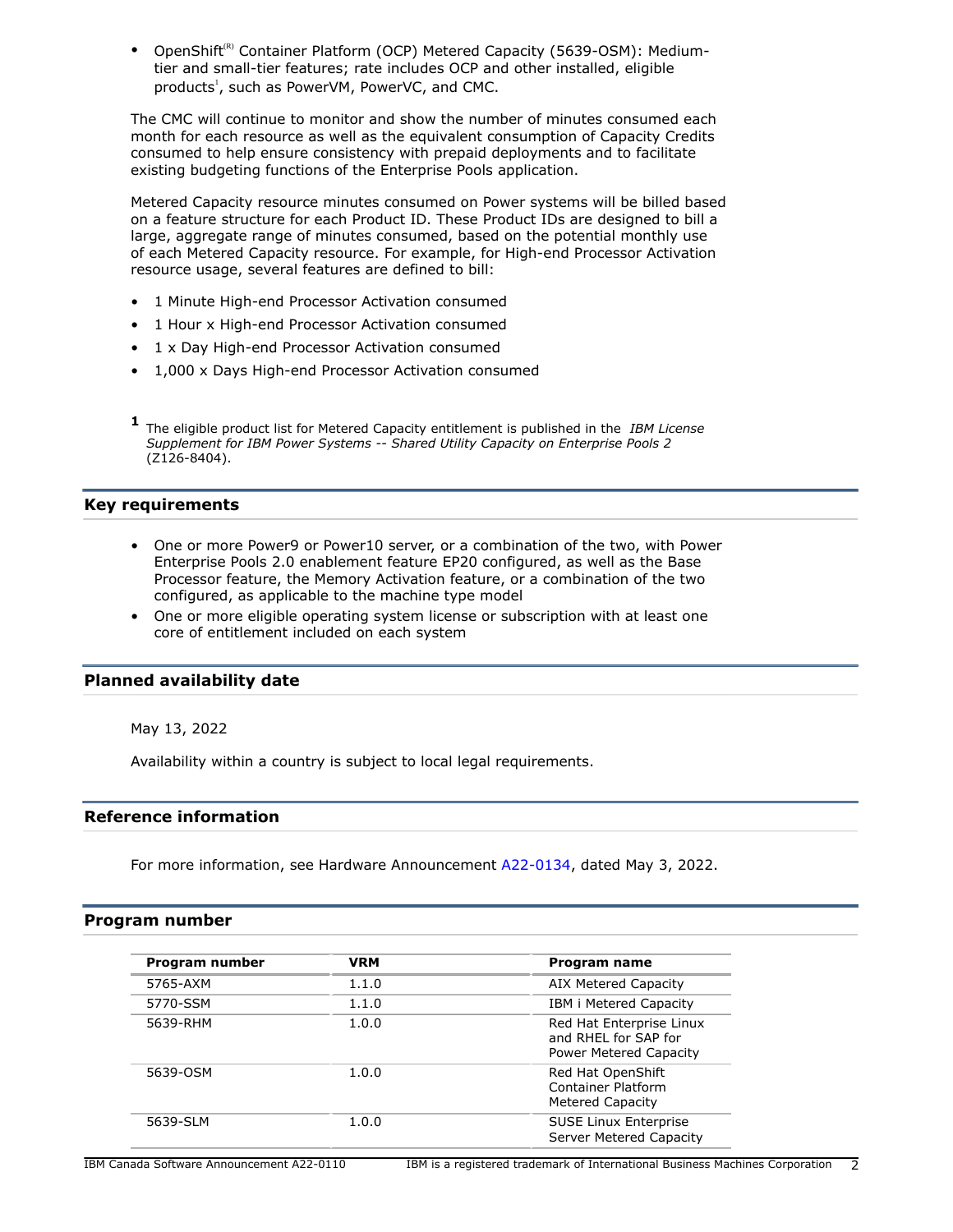Product information is available on the [IBM Offering Information](http://www.ibm.com/common/ssi) website.

## <span id="page-2-0"></span>**Publications**

None

## **Services**

## **IBM Systems Lab Services**

Systems Lab Services offers infrastructure services to help build hybrid cloud and enterprise IT solutions. From servers to storage systems and software, Systems Lab Services can help deploy the building blocks of a next-generation IT infrastructure to empower a client's business. Systems Lab Services consultants can perform infrastructure services for clients on-line or onsite, offering deep technical expertise, valuable tools, and successful methodologies. Systems Lab Services is designed to help clients solve business challenges, gain new skills, and apply best practices.

Systems Lab Services offers a wide range of infrastructure services for IBM Power servers, IBM Storage systems, IBM  $Z^{(R)}$ , and IBM LinuxONE. Systems Lab Services has a global presence and can deploy experienced consultants on-line or onsite around the world.

For assistance, contact Systems Lab Services at ibmsls@us.ibm.com.

To learn more, see the [IBM Systems Lab Services](https://www.ibm.com/it-infrastructure/services/lab-services) website.

# **IBM ConsultingTM**

As transformation continues across every industry, businesses need a single partner to map their enterprise-wide business strategy and technology infrastructure. IBM Consulting is the business partner to help accelerate change across an organization. IBM specialists can help businesses succeed through finding collaborative ways of working that forge connections across people, technologies, and partner ecosystems. IBM Consulting brings together the business expertise and an ecosystem of technologies that help solve some of the biggest problems faced by organizations. With methods that get results faster, an integrated approach that is grounded in an open and flexible hybrid cloud architecture, and incorporating technology from IBM Research<sup>(R)</sup> and IBM Watson<sup>(R)</sup> AI, IBM Consulting enables businesses to lead change with confidence and deliver continuous improvement across a business and its bottom line.

For additional information, see the [IBM Consulting](https://www.ibm.com/consulting) website.

# **IBM Technology Support Services (TSS)**

Get preventive maintenance, onsite and remote support, and gain actionable insights into critical business applications and IT systems. Speed developer innovation with support for over 240 open-source packages. Leverage powerful IBM analytics and AI-enabled tools to enable client teams to manage IT problems before they become emergencies.

TSS offers extensive IT maintenance and support services that cover more than one niche of a client's environment. TSS covers products from IBM and OEMs, including servers, storage, network, appliances, and software, to help clients ensure high availability across their data centre and hybrid cloud environment.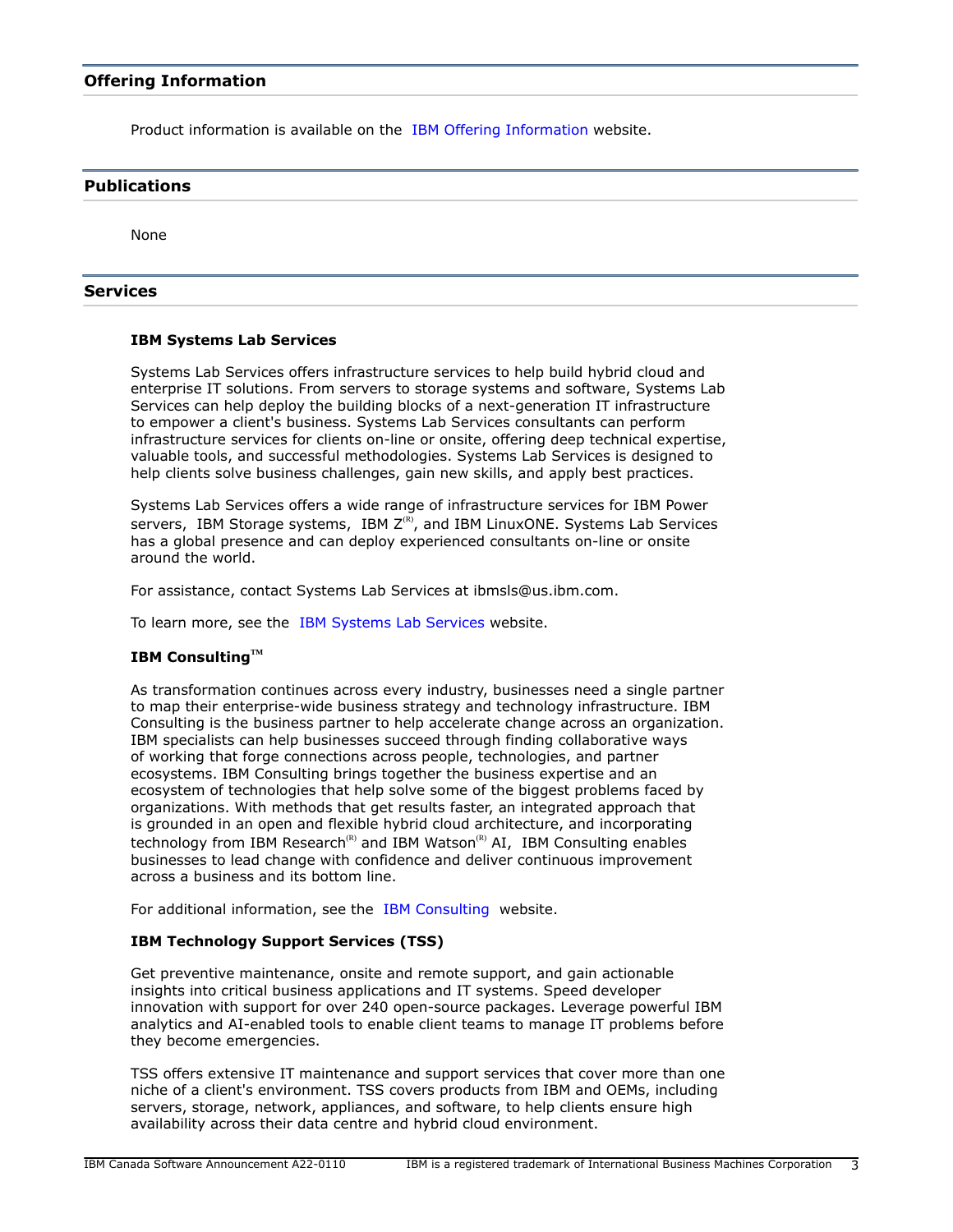For details on available services, see the [Technology support for hybrid cloud](https://www.ibm.com/services/technology-support) [environments](https://www.ibm.com/services/technology-support) website.

## **IBM Expert Labs**

Expert Labs can help clients accelerate their projects and optimize value by leveraging their deep technical skills and knowledge. With more than 20 years of industry experience, these specialists know how to overcome the biggest challenges to deliver business results that can have an immediate impact.

Expert Labs' deep alignment with IBM product development allows for a strategic advantage as they are often the first in line to get access to new products, features, and early visibility into roadmaps. This connection with the development enables them to deliver First of a Kind implementations to address unique needs or expand a client's business with a flexible approach that works best for their organization.

For additional information, see the [IBM Expert Labs](https://www.ibm.com/products/expertlabs) website.

# **IBM Security(R) Expert Labs**

With extensive consultative expertise on IBM Security software solutions, Security Expert Labs helps clients and partners modernize the security of their applications, data, and workforce. With an extensive portfolio of consulting and learning services, Expert Labs provides project-based and premier support service subscriptions.

These services can help clients deploy and integrate IBM Security software, extend their team resources, and help guide and accelerate successful hybrid cloud solutions, including critical strategies such as zero trust. Remote and on-premises software deployment assistance is available for IBM Cloud Pak ${}^{\text{\tiny(R)}}$  for Security, IBM Security QRadar<sup>(R)</sup>/QRoC, IBM Security SOAR/Resilient<sup>(R)</sup>, IBM i2<sup>(R)</sup>, IBM Security Verify, IBM Security Guardium<sup>(R)</sup>, and IBM Security MaaS360<sup>(R)</sup>.

For more information, contact Security Expert Labs at sel@us.ibm.com.

For additional information, see the [IBM Security Expert Labs](https://www.ibm.com/security/security-expert-labs) website.

## <span id="page-3-0"></span>**Technical information**

## **Specified operating environment**

#### *Hardware requirements*

- One or more Power9 or Power10 server, or a combination of the two, with Power Enterprise Pools 2.0 enablement feature EP20 configured, as well as the Base Processor feature, the Memory Activation feature, or a combination of the two configured, as applicable to the machine type model
- One or more eligible operating system license or subscription with at least one core of entitlement included on each system

## *Software requirements*

Not applicable

## *IBM Support*

[IBM Support](https://www.ibm.com/support) is your gateway to technical support tools and resources that are designed to help you save time and simplify support. IBM Support can help you find answers to questions, download fixes, troubleshoot, submit and track problem cases, and build skills. Learn and stay informed about the transformation of IBM Support, including new tools, new processes, and new capabilities, by going to the [IBM Support Insider](https://www.ibm.com/support/insider).

#### *Additional IBM support*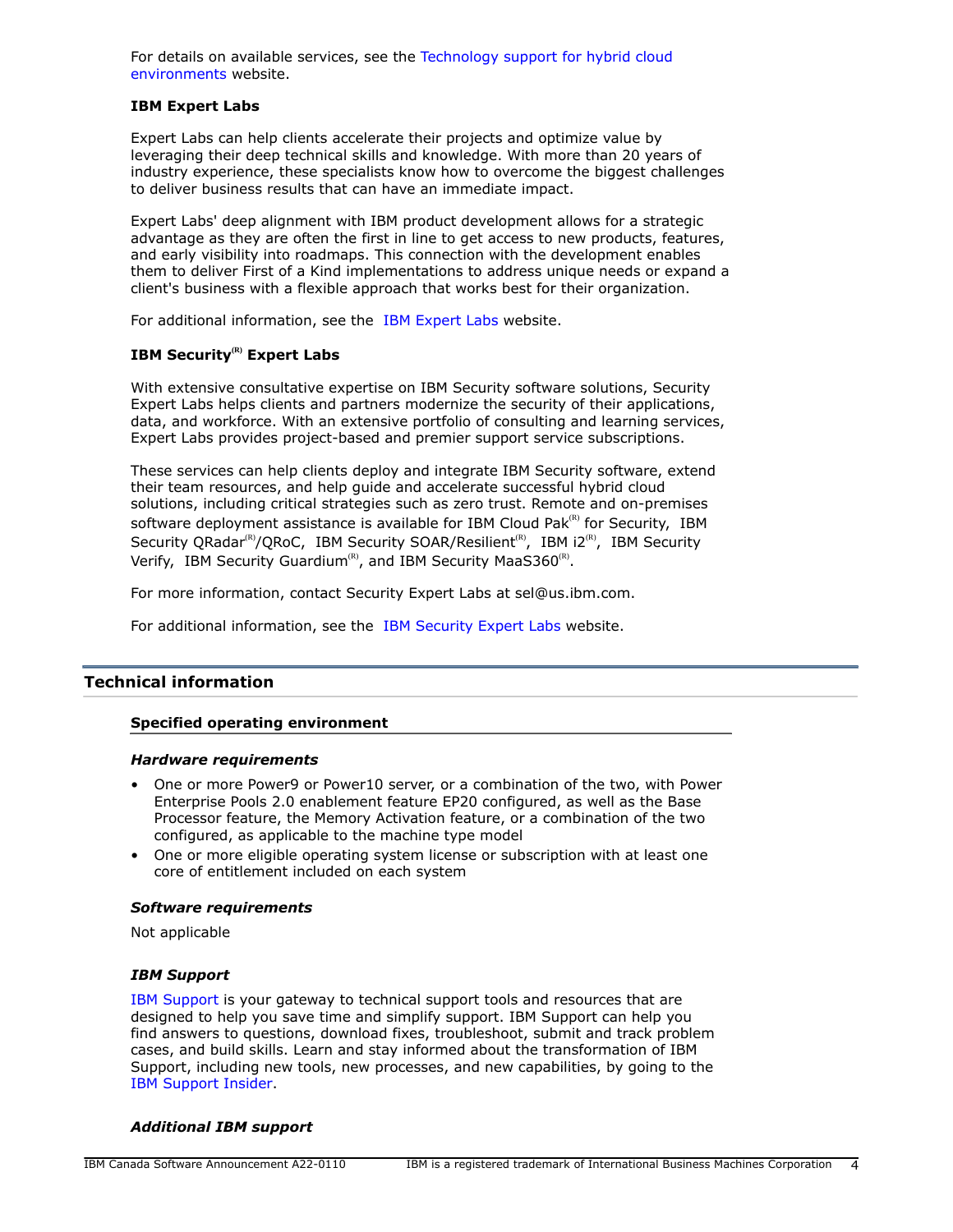## **IBM Client Engineering for Systems**

Client Engineering for Systems is a framework for accelerating digital transformation. It helps you generate innovative ideas and equips you with the practices, technologies, and expertise to turn those ideas into business value in weeks. When you work with Client Engineering for Systems, you bring pain points into focus. You empower your team to take manageable risks, adopt leading technologies, speed up solution development, and measure the value of everything you do. Client Engineering for Systems has experts and services to address a broad array of use cases, including capabilities for business transformation, hybrid cloud, analytics and AI, infrastructure systems, security, and more. Contact Client Engineering for Systems at sysgarage@ibm.com.

## **Planning information**

## *Packaging*

## **Packaging information**

This program, when downloaded from a website, contains the applicable IBM license agreement and License Information, if appropriate, which will be presented for acceptance at the time of installation of the program. For future reference, the license and License Information will be stored in a directory such as LICENSE.TXT.

# <span id="page-4-0"></span>**Ordering information**

Consult your IBM representative or IBM Business Partner.

#### **New feature numbers**

AIX Metered Capacity (5765-AXM) introduces the following feature numbers:

| Program number | <b>Feature description</b> | OTC feature number                      |
|----------------|----------------------------|-----------------------------------------|
| 5765-AXM       | 1000-days medium           | C3JL                                    |
| 5765-AXM       | 1-day medium               | C3JM                                    |
| 5765-AXM       | 1-hour medium              | C3JN                                    |
| 5765-AXM       | 1-minute medium            | C3JP                                    |
| 5765-AXM       | 1000-days small            | C3JO                                    |
| 5765-AXM       | 1-day small                | C3JR                                    |
| 5765-AXM       | 1-hour small               | C3JT                                    |
| 5765-AXM       | 1-minute small             | C <sub>3</sub> JU                       |
| Program number | <b>Feature description</b> | <b>Process Option feature</b><br>number |
| 5765-AXM       | First Digit of Pool ID     | 4001                                    |
| 5765-AXM       | Second Digit of Pool ID    | 4002                                    |
| 5765-AXM       | Third Digit of Pool ID     | 4003                                    |
| 5765-AXM       | Fourth Digit of Pool ID    | 4004                                    |
| 5765-AXM       | Year of Usage              | 4005                                    |
| 5765-AXM       | Month of Usage             | 4006                                    |

IBM i Metered Capacity (5770-SSM) introduces the following feature numbers:

| Program number | <b>Feature description</b> | <b>OTC feature number</b> |
|----------------|----------------------------|---------------------------|
| 5770-SSM       | 1-day P10/P20 tier         | 2117                      |
| 5770-SSM       | 1-hour P10/P20 tier        | 2118                      |
| 5770-SSM       | 1000-day P10/P20 tier      | 2119                      |
| 5770-SSM       | 1-minute P10/P20 tier      | 2120                      |
| 5770-SSM       | 1-day P30 tier             | 2122                      |
| 5770-SSM       | 1-hour P30 tier            | 2123                      |
| 5770-SSM       | 1-minute P30 tier          | 2124                      |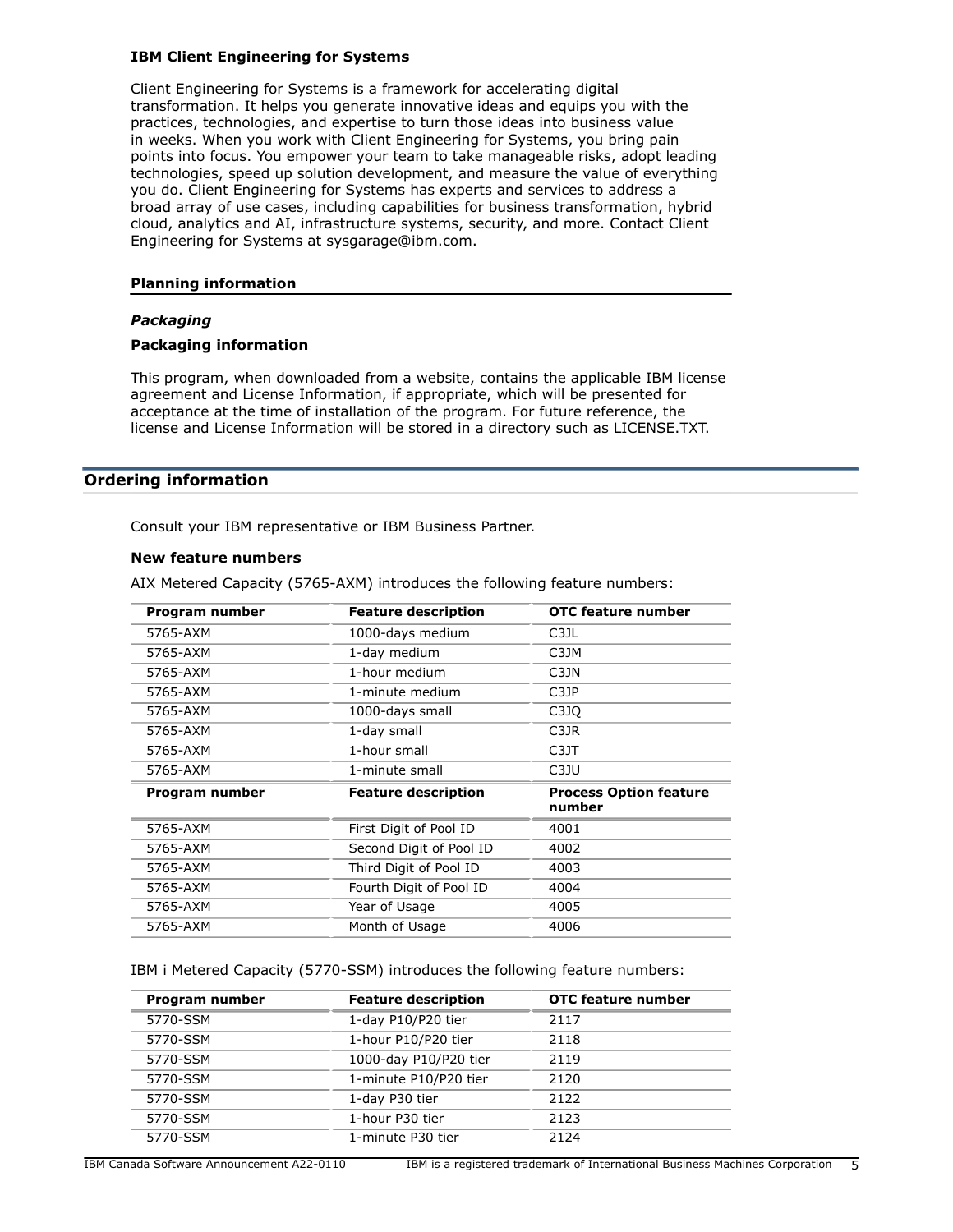| Program number | <b>Feature description</b> | OTC feature number                      |
|----------------|----------------------------|-----------------------------------------|
| 5770-SSM       | 1000-day P30 tier          | 2125                                    |
| Program number | <b>Feature description</b> | <b>Process option feature</b><br>number |
| 5770-SSM       | First Digit of Pool ID     | 4001                                    |
| 5770-SSM       | Second Digit of Pool ID    | 4002                                    |
| 5770-SSM       | Third Digit of Pool ID     | 4003                                    |
| 5770-SSM       | Fourth Digit of Pool ID    | 4004                                    |
| 5770-SSM       | Year of Usage              | 4005                                    |
| 5770-SSM       | Month of Usage             | 4006                                    |

Red Hat Metered Capacity (5639-RHM) introduces the following feature numbers:

| Program number | <b>Feature description</b> | OTC feature number                      |
|----------------|----------------------------|-----------------------------------------|
| 5639-RHM       | 1-minute medium            | F5CV                                    |
| 5639-RHM       | 1-hour medium              | F5CT                                    |
| 5639-RHM       | 1-day medium               | F5CR                                    |
| 5639-RHM       | 1000-days medium           | F5CU                                    |
| 5639-RHM       | 1-minute small             | F5DC                                    |
| 5639-RHM       | 1-hour small               | F5DA                                    |
| 5639-RHM       | 1-day small                | F5DB                                    |
| 5639-RHM       | 1000-days small            | F5DD                                    |
| Program number | <b>Feature description</b> | <b>Process option feature</b><br>number |
| 5639-RHM       | First Digit of Pool ID     | 4001                                    |
| 5639-RHM       | Second Digit of Pool ID    | 4002                                    |
| 5639-RHM       | Third Digit of Pool ID     | 4003                                    |
| 5639-RHM       | Fourth Digit of Pool ID    | 4004                                    |
| 5639-RHM       | Year of Usage              | 4005                                    |
| 5639-RHM       | Month of Usage             | 4006                                    |

Openshift (CoreOS) Metered Capacity (5639-OSM) introduces the following feature numbers:

| Program number | <b>Feature description</b> | OTC feature number                      |
|----------------|----------------------------|-----------------------------------------|
| 5639-OSM       | 1-minute medium            | F5DP                                    |
| 5639-OSM       | 1-hour medium              | F5DR                                    |
| 5639-OSM       | 1-day medium               | F5DO                                    |
| 5639-OSM       | 1000-days medium           | F5DT                                    |
| 5639-OSM       | 1-minute small             | F5DV                                    |
| 5639-OSM       | 1-hour small               | F5EA                                    |
| 5639-OSM       | 1-day small                | F5DW                                    |
| 5639-OSM       | 1000-days small            | F5EB                                    |
| Program number | <b>Feature description</b> | <b>Process option feature</b><br>number |
| 5639-OSM       | First Digit of Pool ID     | 4001                                    |
| 5639-OSM       | Second Digit of Pool ID    | 4002                                    |
| 5639-OSM       | Third Digit of Pool ID     | 4003                                    |
| 5639-OSM       | Fourth Digit of Pool ID    | 4004                                    |
| 5639-OSM       | Year of Usage              | 4005                                    |
| 5639-OSM       | Month of Usage             | 4006                                    |

SUSE Metered Capacity (5639-SLM) introduces the following feature numbers:

| Program number | <b>Feature description</b> | OTC feature number |
|----------------|----------------------------|--------------------|
| 5639-SLM       | 1-minute medium            | F5DE               |
|                |                            |                    |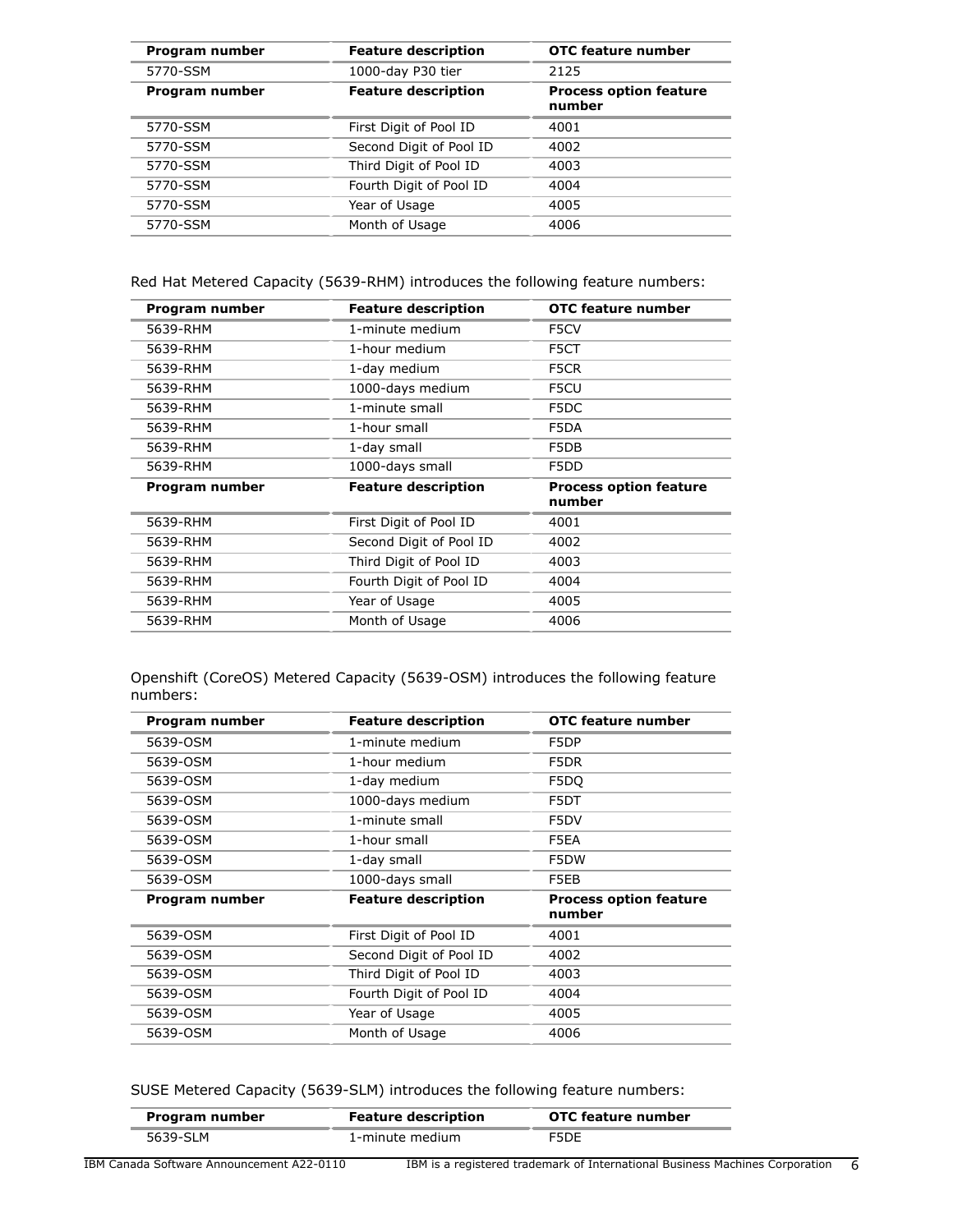| Program number | <b>Feature description</b> | OTC feature number                      |
|----------------|----------------------------|-----------------------------------------|
| 5639-SLM       | 1-hour medium              | F5DG                                    |
| 5639-SLM       | 1-day medium               | F5DF                                    |
| 5639-SLM       | 1000-days medium           | F5DH                                    |
| 5639-SLM       | 1-minute small             | F5DM                                    |
| 5639-SLM       | 1-hour small               | F5DK                                    |
| 5639-SLM       | 1-day small                | F5DL                                    |
| 5639-SLM       | 1000-days small            | F5DN                                    |
|                |                            |                                         |
| Program number | <b>Feature description</b> | <b>Process option feature</b><br>number |
| 5639-SLM       | First Digit of Pool ID     | 4001                                    |
| 5639-SLM       | Second Digit of Pool ID    | 4002                                    |
| 5639-SLM       | Third Digit of Pool ID     | 4003                                    |
| 5639-SLM       | Fourth Digit of Pool ID    | 4004                                    |
| 5639-SLM       | Year of Usage              | 4005                                    |

## **Charge metric**

Not applicable

## <span id="page-6-0"></span>**Terms and conditions**

The information provided in this announcement letter is for reference and convenience purposes only. The terms and conditions that govern any transaction with IBM are contained in the applicable contract documents such as the IBM International Program License Agreement, IBM International Passport Advantage<sup>(R)</sup> Agreement, and the IBM Agreement for Acquisition of Software Maintenance.

#### **Licensing**

IBM International Program License Agreement including the License Information document and Proof of Entitlement (PoE) govern your use of the program. PoEs are required for all authorized use.

## **Software Maintenance**

The IBM Agreement for Acquisition of Software Maintenance (Z125-6011) applies for Subscription and Support (also referred to as Software Maintenance) and does not require client signatures.

Licenses under the IBM International Program License Agreement (IPLA) provide for support with ongoing access to releases and versions of the program. IBM includes one year of Software Subscription and Support with the initial license acquisition of each program acquired. The initial period of Software Subscription and Support can be extended by the purchase of a renewal option, if available. Two charges apply: a one-time license charge for use of the program and an annual renewable charge for the enhanced support that includes telephone assistance (voice support for defects during normal business hours), as well as access to updates, releases, and versions of the program as long as support is in effect.

## **License Information number**

Not applicable

#### **Limited warranty applies**

Yes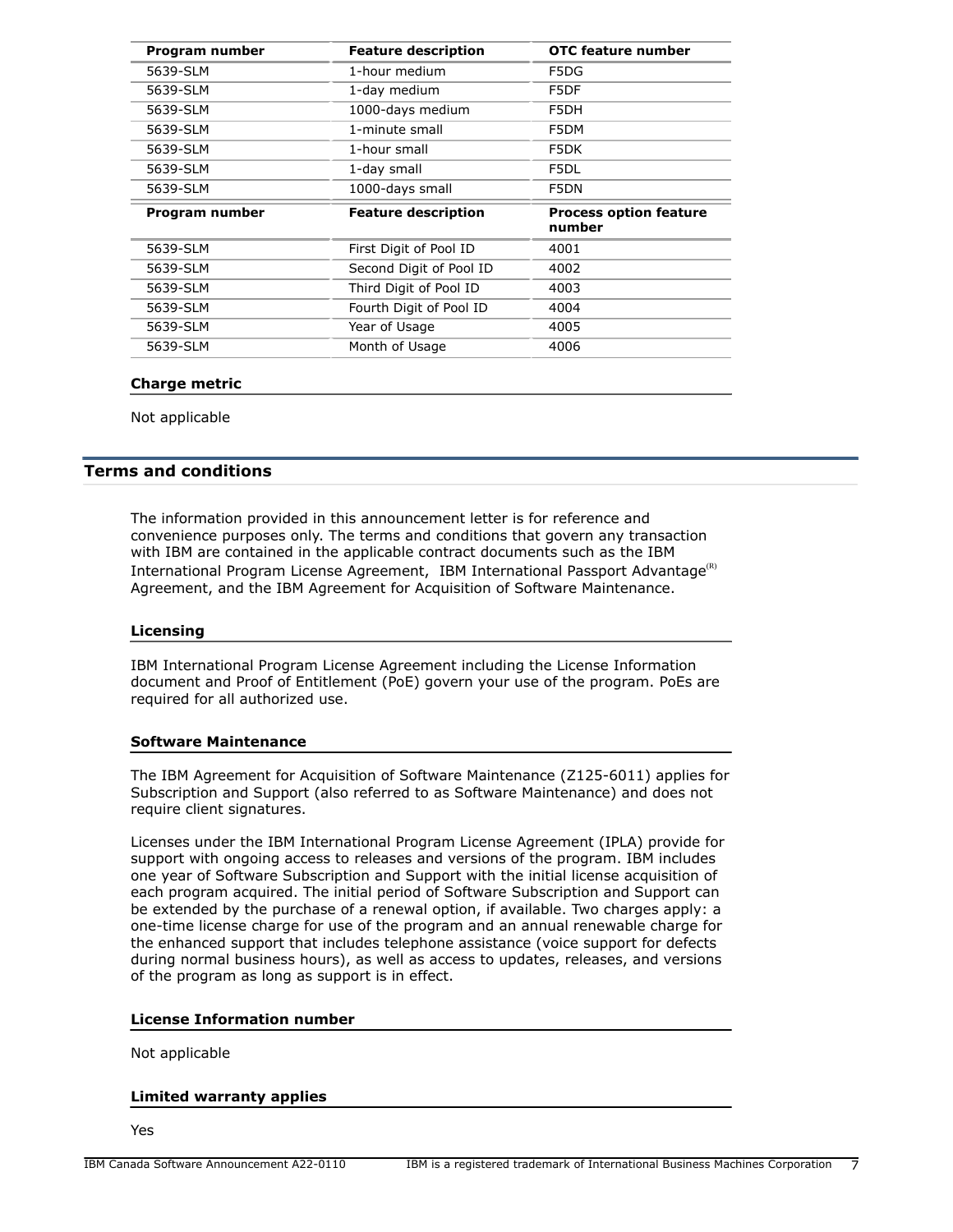## **Limited warranty**

IBM warrants that when the program is used in the specified operating environment, it will conform to its specifications. The warranty applies only to the unmodified portion of the program. IBM does not warrant uninterrupted or error-free operation of the program or that IBM will correct all program defects. You are responsible for the results obtained from the use of the program.

IBM provides you with access to IBM databases containing information on known program defects, defect corrections, restrictions, and bypasses at no additional charge. For further information, see the [IBM Support Guide](http://www.ibm.com/support/customercare/sas/f/handbook/home.html).

IBM will maintain this information for at least one year after the original licensee acquires the program (warranty period).

#### **Program support**

Subscription and Support includes telephone assistance, as well as access to updates, releases, and versions of the program as long as support is in effect. You will be notified of discontinuance of support with 12 months' notice.

#### **Money-back guarantee**

If for any reason you are dissatisfied with the program and you are the original licensee, you may obtain a refund of the amount you paid for it, if within 30 days of your invoice date you return the program and its PoE to the party from whom you obtained it. If you downloaded the program, you may contact the party from whom you acquired it for instructions on how to obtain the refund.

For clarification, note that for programs acquired under any of IBM's On/Off Capacity on Demand (On/Off CoD) software offerings, this term does not apply since these offerings apply to programs already acquired and in use by you.

## **Volume orders (IVO)**

Yes. Contact your IBM representative.

## **Passport Advantage applies**

No

## **Usage restrictions**

Yes

For usage restrictions, see the License Information documents listed in this [Terms](#page-6-0) [and conditions](#page-6-0) section.

## **Software Subscription and Support applies**

For operating system software, the revised IBM Operational Support Services - Support Line offering will provide support for those operating systems and associated products that are not available with the Software Subscription and Support (Software Maintenance) offering.

This will ensure total support coverage for your enterprise needs, including IBM and selected non-IBM products. For complete lists of products supported under both the current and revised offering, go to the [Supported product list](http://www-03.ibm.com/services/supline/products/index.html) website.

## **IBM Operational Support Services - Support Line**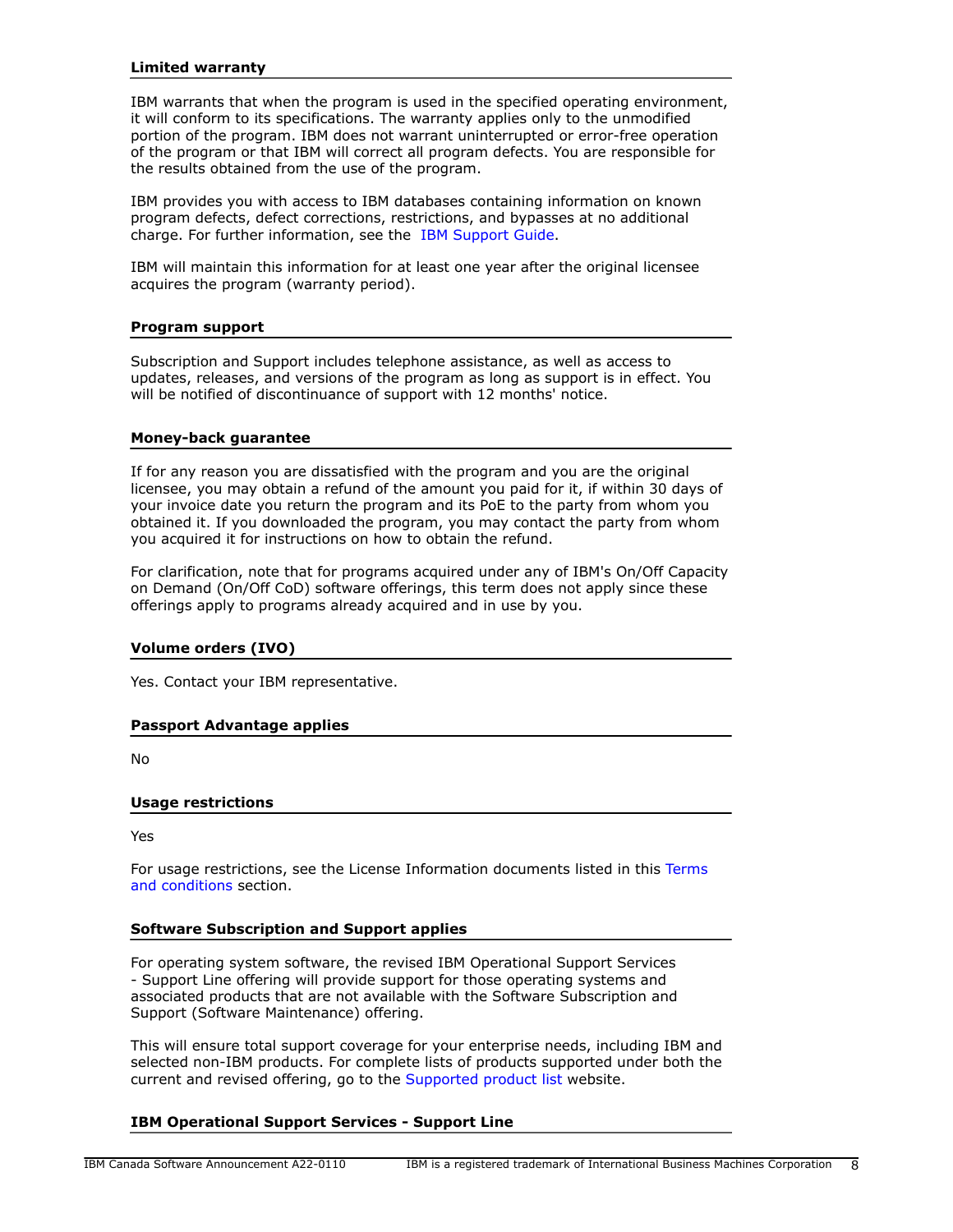## **System i Software Maintenance applies**

No

**Variable charges apply**

Yes

## **Educational allowance available**

Not applicable

## **Academic use allowance**

Yes

# **Statement of good security practices**

IT system security involves protecting systems and information through intrusion prevention, detection, and response to improper access from within and outside your enterprise. Improper access can result in information being altered, destroyed, or misappropriated or can result in misuse of your systems to attack others. Without a comprehensive approach to security, no IT system or product should be considered completely secure and no single product or security measure can be completely effective in preventing improper access. IBM systems and products are designed to be part of a regulatory compliant, comprehensive security approach, which will necessarily involve additional operational procedures, and may require other systems, products, or services to be most effective.

**Important:** IBM does not warrant that any systems, products, or services are immune from, or will make your enterprise immune from, the malicious or illegal conduct of any party.

# <span id="page-8-0"></span>**Prices**

Prices are subject to change without notice.

GST, QST, and sales taxes, where applicable, are extra.

For additional information and current prices, contact your local IBM representative or IBM Business Partner.

## *New feature numbers*

AIX Metered Capacity (5765-AXM) introduces the following feature numbers:

| Program number | <b>Feature description</b> | <b>OTC feature number</b> |
|----------------|----------------------------|---------------------------|
| 5765-AXM       | 1000-days medium           | C3JL                      |
| 5765-AXM       | 1-day medium               | C3JM                      |
| 5765-AXM       | 1-hour medium              | C3JN                      |
| 5765-AXM       | 1-minute medium            | C3JP                      |
| 5765-AXM       | 1000-days small            | C3JO                      |
| 5765-AXM       | 1-day small                | C3JR                      |
| 5765-AXM       | 1-hour small               | C <sub>3</sub> JT         |
| 5765-AXM       | 1-minute small             | C3JU                      |
|                |                            |                           |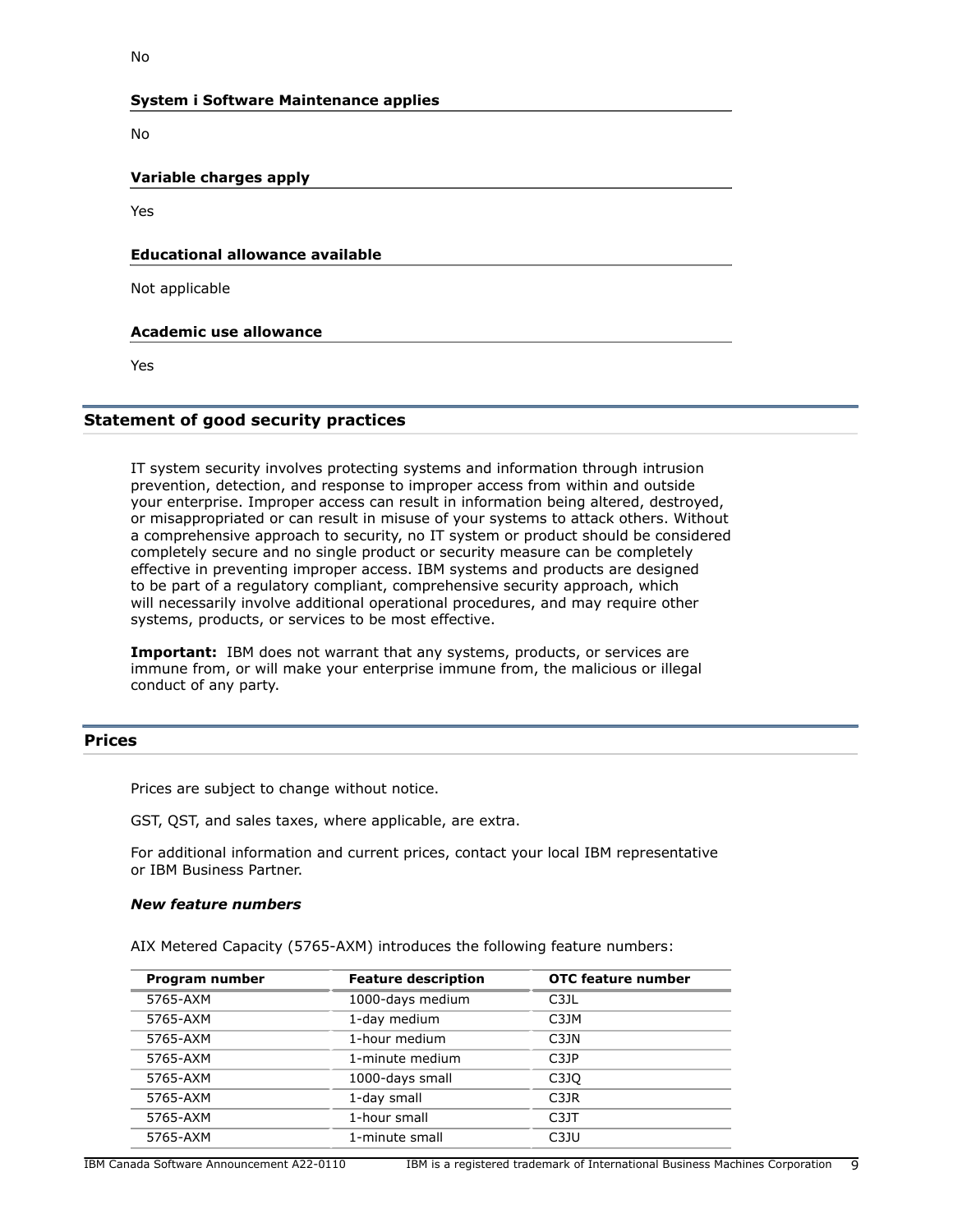| Program number | <b>Feature description</b> | <b>OTC</b> feature number |
|----------------|----------------------------|---------------------------|
| 5770-SSM       | 1-day P10/P20 tier         | 2117                      |
| 5770-SSM       | 1-hour P10/P20 tier        | 2118                      |
| 5770-SSM       | 1000-day P10/P20 tier      | 2119                      |
| 5770-SSM       | 1-minute P10/P20 tier      | 2120                      |
| 5770-SSM       | 1-day P30 tier             | 2122                      |
| 5770-SSM       | 1-hour P30 tier            | 2123                      |
| 5770-SSM       | 1-minute P30 tier          | 2124                      |
| 5770-SSM       | 1000-day P30 tier          | 2125                      |
|                |                            |                           |

IBM i Metered Capacity (5770-SSM) introduces the following feature numbers:

Red Hat Metered Capacity (5639-RHM) introduces the following feature numbers:

| Program number | <b>Feature description</b> | <b>OTC</b> feature number |
|----------------|----------------------------|---------------------------|
| 5639-RHM       | 1-minute medium            | F5CV                      |
| 5639-RHM       | 1-hour medium              | F5CT                      |
| 5639-RHM       | 1-day medium               | F5CR                      |
| 5639-RHM       | 1000-days medium           | F5CU                      |
| 5639-RHM       | 1-minute small             | F5DC                      |
| 5639-RHM       | 1-hour small               | F5DA                      |
| 5639-RHM       | 1-day small                | F5DB                      |
| 5639-RHM       | 1000-days small            | F5DD                      |
|                |                            |                           |

Openshift (CoreOS) Metered Capacity (5639-OSM) introduces the following feature numbers:

| Program number | <b>Feature description</b> | OTC feature number |
|----------------|----------------------------|--------------------|
| 5639-OSM       | 1-minute medium            | F5DP               |
| 5639-OSM       | 1-hour medium              | F5DR               |
| 5639-OSM       | 1-day medium               | F5DO               |
| 5639-OSM       | 1000-days medium           | F5DT               |
| 5639-OSM       | 1-minute small             | F5DV               |
| 5639-OSM       | 1-hour small               | F5EA               |
| 5639-OSM       | 1-day small                | F5DW               |
| 5639-OSM       | 1000-days small            | F5EB               |

SUSE Metered Capacity (5639-SLM) introduces the following feature numbers:

| Program number | <b>Feature description</b> | OTC feature number |
|----------------|----------------------------|--------------------|
| 5639-SLM       | 1-minute medium            | F5DE               |
| 5639-SLM       | 1-hour medium              | F5DG               |
| 5639-SLM       | 1-day medium               | F5DF               |
| 5639-SLM       | 1000-days medium           | F5DH               |
| 5639-SLM       | 1-minute small             | F5DM               |
| 5639-SLM       | 1-hour small               | F5DK               |
| 5639-SLM       | 1-day small                | F5DL               |
| 5639-SLM       | 1000-days small            | F5DN               |
|                |                            |                    |

**Variable charges:** The applicable processor-based one-time charge will be based on the group of the designated machine on which the program is licensed for use.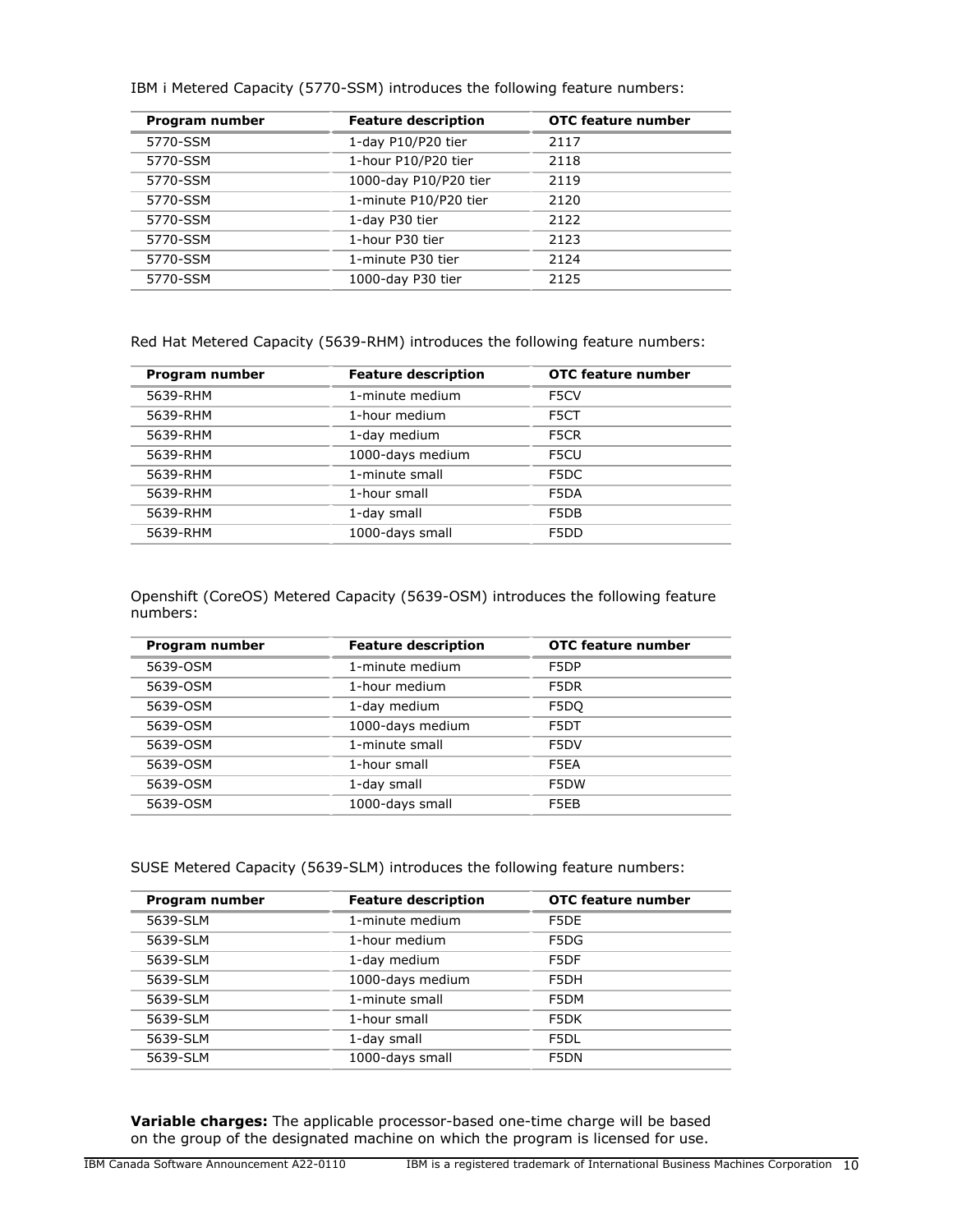If the program is designated to a processor in a group for which no charge is listed, the charge of the next higher group listed applies. For movement to a machine in a higher group, an upgrade charge equal to the difference in the then-current charges between the two groups will apply. For movement to a machine in a lower group, there will be no adjustment or refund of charges paid.

## **IBM Global Financing**

IBM Global Financing offers competitive financing to credit-qualified clients to assist them in acquiring IT solutions. Offerings include financing for IT acquisition, including hardware, software, and services, from both IBM and other manufacturers or vendors. Offerings (for all client segments: small, medium, and large enterprise), rates, terms, and availability can vary by country. Contact your local IBM Global Financing organization or go to the [IBM Global Financing](http://www.ibm.com/financing) website for more information.

IBM Global Financing offerings are provided through IBM Credit LLC in the United States, and other IBM subsidiaries and divisions worldwide to qualified commercial and government clients. Rates are based on a client's credit rating, financing terms, offering type, equipment type, and options, and may vary by country. Other restrictions may apply. Rates and offerings are subject to change, extension, or withdrawal without notice.

## <span id="page-10-0"></span>**Order now**

To order, contact the IBM Digital Sales Center, your local IBM representative, or your IBM Business Partner. To identify your local IBM representative or IBM Business Partner, call 800-IBM-4YOU (426-4968). For more information, contact the IBM Digital Sales Center.

Phone: 800-IBM-4YOU (426-4968)

Fax: 800-2IBM-FAX (242-6329)

For IBM representative: askibm@ca.ibm.com

For IBM Business Partner: pwcs@us.ibm.com

IBM Digital Sales Offices 3600 Steeles Ave. East Markham, ON L3R 9Z7, CA H7

The IBM Digital Sales Center, our national direct marketing organization, can add your name to the mailing list for catalogues of IBM products.

**Note:** Shipments will begin after the planned availability date.

## <span id="page-10-1"></span>**Regional availability**

Anguilla, Antigua and Barbuda, Aruba, Bahamas, Barbados, Bermuda, Sint Eustatius and Saba Bonaire, Canada, Cayman Islands, Curacao, Dominica, Grenada, Guyana, Jamaica, Montserrat, Saint Kitts and Nevis, Saint Lucia, Saint Vincent and the Grenadines, Sint Maarten, Suriname, Trinidad and Tobago, Turks and Caicos Islands, and British Virgin Islands

#### *Trade-marks*